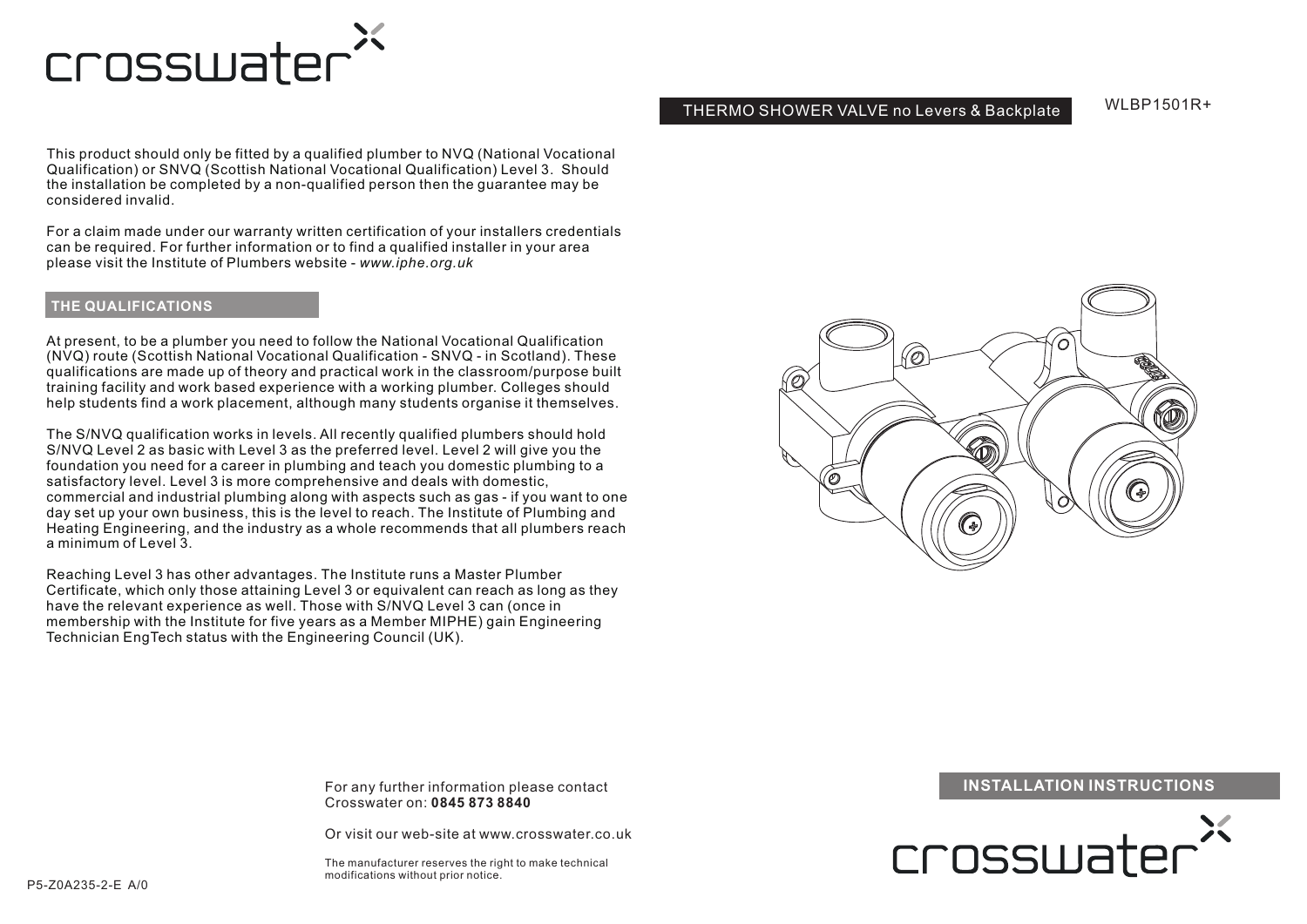

### INTRODUCTION

This thermostatic valve is suitable for use with all water systems with a operating pressure of 3.0-5.0 bar and static pressure of 10 bar.(beyond which pressure reducing valves must be fitted).

The thermostatic valve has three outlets, two that can be controlled simultaneously.

The two open outlets allow for additional fittings (eg Body jets, hand shower) to benefit from thermostatically controlled supply. Any such outlets must have a stopcock/flow control. Blank off and seal the open outlet if not required.

# PARTS IDENTIFICATION



### DIMENSIONS



# TMV APPROVED INSTALLATIONS

**Where valves are required to be installed in accordance with TMV2 or TMV3 requirements please install them strictly in accordance with the separate Instruction Manual supplied with this unit.**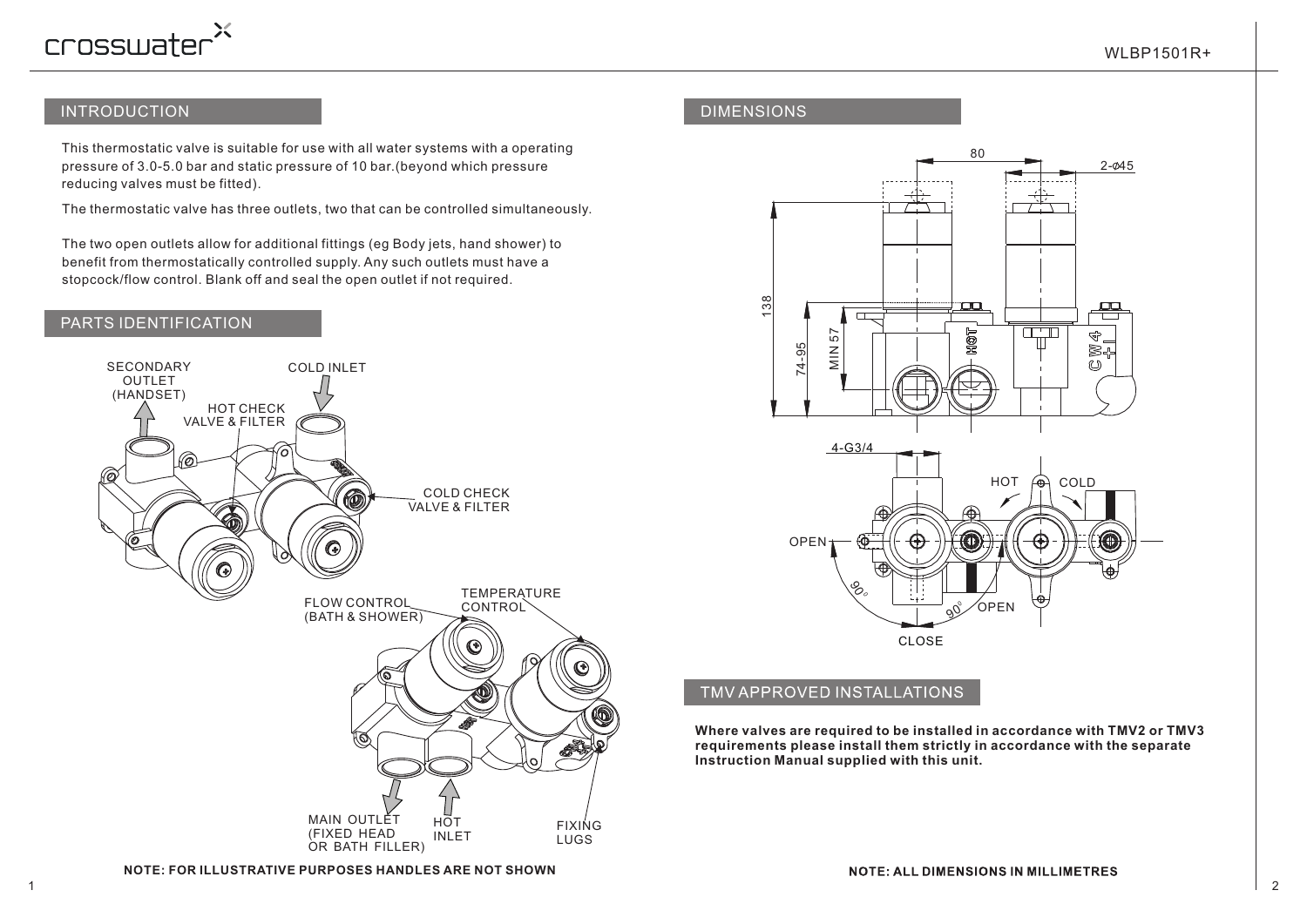# crosswater<sup>2</sup>

#### INSTALLATION



**NB. Cover plate shown for illustration purposes only. It is supplied separately various styles available.**





# INSTALLATION

#### **NOTES:**

Please read these instructions carefully and keep in a safe place for future reference. The installation must comply with all Local/National Water Supply Authority Regulations/Bye laws and Building and Plumbing Regulations (UK: BS6700). This valve is a mixing device and therefore requires the water supplies to be reasonably balanced, otherwise we recommend a pressure reducing valve to be fitted.

The valve is fitted with integral WRC approved single check valves cartridges which command the water supply, therefore the thermostatic valve is protected against cross-flow due to unbalanced line pressures as required by the Water Supply (Water Fittings) Regulations 1999.

Fitting isolating valves to the inlet feeds is recommended for ease of maintenance.

#### **INSTALLATION**

 **Remember to turn off the mains water supply before connecting to any existing pipe work.**

 **Warning! Please check for any hidden pipes and cables before drilling holes in the wall.**

Position the valve onto the wall and mark the position of the fixing lugs (x3). Make sure the valve is set back from the front face of the wall by the appropriate depth to allow for plasterboard, filling and tiling etc. (min. 78mm to max. 105mm see dimension page).

Mount casting to the wall using suitable fixings.

Always leave access to the four front cartridges for servicing.

Once the valve has been secured to the wall, the black Plastic Dust Cover can be temporally attached to the valve with the screws supplied. This will protect the valve while the rest of the work is completed **(see fig 1)**.

#### **! Do not use tapered threaded adaptors or excessive thickness of sealing tape as this may damage the valve body and result in a concealed leak within the wall cavity**.

Blank off and seal the open outlet if it is not required. Remove the Plastic Dust Cover.

# **! Turn on supplies and test all connections for water tightness.**

Remove Hot and Cold check valves, and flush out the installation, clean the filters and refit.

Apply a narrow bead of clear silicone sealant around the back edge of the cover plate and carefully press into position.

3 4 screw on the handle, tighten the screw with the supplied hexagonal key **(see fig 2)**. Fit the control knobs by lining up the flat surface of the valve cover with the grub